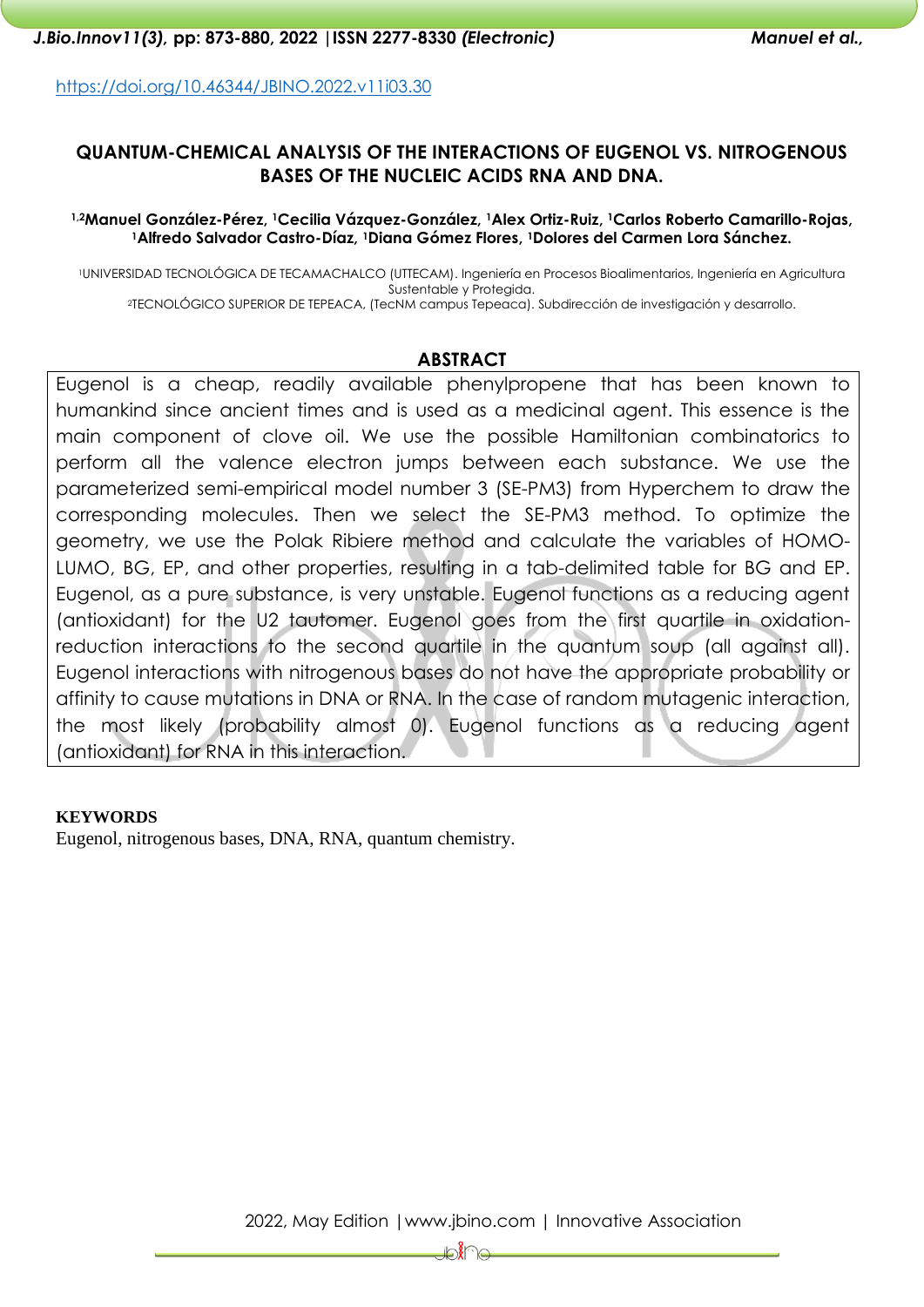## **INTRODUCTION**

Kaufman (2015) states that eugenol is an inexpensive and readily available phenylpropene that has been known to humanity since ancient times and is used as a medicinal agent. This essence is the main component of clove oil. Blowman et al. (2018), in a literature review, demonstrate that essential oils possess cancer cell-targeting activity and can increase the efficacy of commonly used chemotherapy drugs, including paclitaxel and docetaxel. They further mention that many essential oils, such as eugenol, have shown pro-immune functions when administered to cancer patients.

In other investigations, Bezerra et al. (2022) evaluated the antibacterial activity of eugenol by inhibition of TetK Efflux Pump in strains of Staphylococcus aureus resistant to Tetracycline, in addition to evaluating its toxicity in Drosophila melanogaster. They concluded that eugenol did not have a relevant direct effect against S. aureus; however, it potentiated the action of the antibiotic. Adhikari et al. (2022) carried out larvicidal bioassays in thirty successive generations. They determined the median lethal concentration in each generation and measured the esterase (alpha and beta), cytochrome P450, and GST activities of surviving larvae exposed to that concentration. In addition, they applied synergists (TPP, DEM, and PBO) together with eugenol at concentrations F30 and LC50, and these enzymatic activities were recorded. Overall, the results inferred that eugenol would function effectively as a larvicide for a more extended period in successive

generations without initiating rapid resistance and thus could be recommended to control A. aegypti.

Ni et al. (2022) evaluated the antimicrobial and antibiofilm potential of the Ocimum tenuiflorum plant extract. The extract showed the maximum inhibition of biofilms, proteins, and carbohydrates present with the extracellular polymeric substance. Eugenol and linalool reduced the maximum inhibition of genomic RNA and DNA content. Jannuzzi (2022) investigated eugenol's cytotoxic and genotoxic effects on UVA-induced damage using human keratinocyte cells. The trial results showed that eugenol causes DNA single strand breaks and that increasing doses of UVA radiation aggravate the genotoxic potential of eugenol.

Zhan et al. (2022) studied the underlying molecular mechanisms of eugenol acting on T. castaneum. They concluded that a nerve conduction carboxylesterase and a detoxifying glutathione S-transferase were significantly inhibited after eugenol exposure, leading to paralysis or death of the beetles. In addition, several differentially expressed genes (DEGs) could be involved in respiratory metabolism in beetles exposed to eugenol. Some DEGs encoding CYP, UGT, GST, OBP, CSP, and ABC transporters were involved in the xenobiotic or drug metabolism pathway, suggesting that these T. castaneum genes were involved in response to eugenol exposure. Furthermore, TcOBPC11/TcGSTs7, detected by qRT-PCR and RNAinterference against these genes,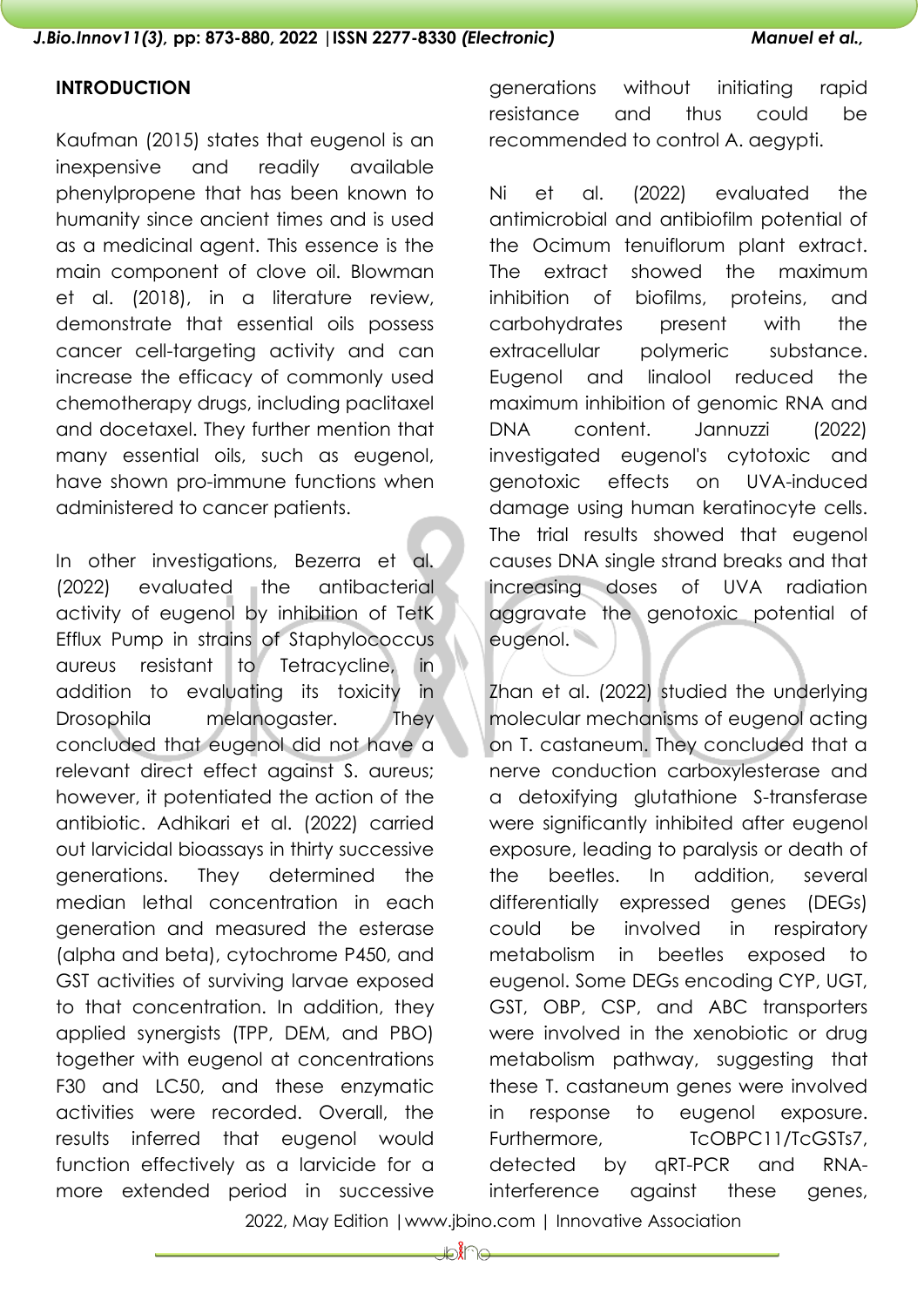significantly increased the mortality of T. castaneum treated with eugenol.

Jiang et al. (2022) evaluated the relationship between eugenol in producing the mycotoxin ochratoxin A (OTA). The minimum inhibitory concentration (MIC) for eugenol treatment was 0.8 µL/mL. They found that transcription of clustered genes for OTA biosynthesis was significantly reduced under eugenol stress and further confirmed by RT-qPCR. Eugenol damaged cell structure by altering DEG expression. This damage was shown by monitoring chitinase activity, malondialdehyde (MDA), and ergosterol content. Eugenol causes oxidative stress and changes in superoxide dismutase, catalase, and glutathione. This activity was consistent with changes in gene expression. On the other hand, they tell us that these findings provide valuable information on the antifungal mechanisms of eugenol on A. carbonarius.

Regarding statistics and computational chemistry, Gerber et al. (2022) used bioinformatics (in silico laboratory) as a tool to analyze the dynamics of GTP binding (triphos guanosine fat) of the KRAS protein when it mutates. According to them, KRAS undergoes significant conformational changes, affecting the GTP-binding confirmation within the KRAS active site due to high torsional stresses, hydrophobicity, and altered regions. This study provides insight into the details of GTP-KRAS protein binding that are important in defining the parameters that need to be explored to design the

appropriate inhibitor for each type of mutant KRAS protein.

Regarding the benefit for humans, El-Far et al. (2022) investigated the antioxidant activity of eugenol (EU) or carvacrol (CAR) on D-gal-induced aging in rats for 42 days. They concluded that EU and CAR supplements are considered antiaging compounds.

Due to this accumulation of research, we propose an objective to analyze the chemical-quantum interactions of the nitrogenase bases that make up the nucleic acids and eugenol to obtain quantitative information on these affinities.

# **MATERIALS AND METHODS**

Hamiltonian technic: It used the Hamiltonian combinatorial possibilities to perform all the valence electron's hops between each substance. Quantum methodology: It bought the molecular simulator Hyper Chem (HC). (Hyper Chem. Hypercube, MultiON for Windows. Serial #12-800-1501800080. MultiON. Insurgentes Sur 1236 - 301 Tlacoquemecatl Col. del Valle, Delegación Benito Juárez, D. F., México CP. 03200).

It used HC Semi-Empirical Parameterized Model number 3 (SE-PM3) to draw the corresponding molecules. Then it selected SE-PM3. It optimized the geometry with the Polak Ribiere method. It calculated the variables of HOMO-LUMO, BG, EP, and other properties, resulting in a Tab-delimited table for BG and EP.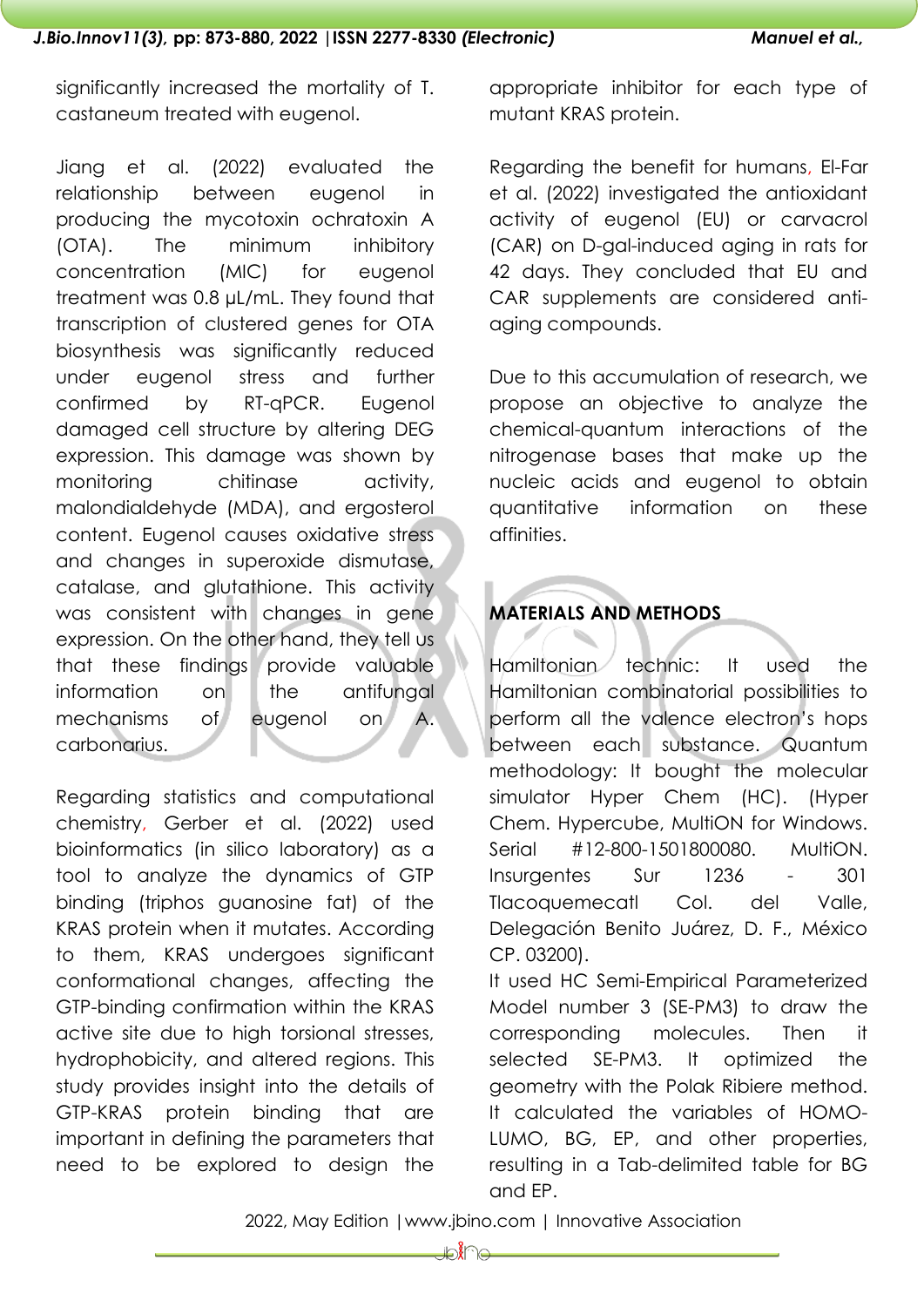#### *J.Bio.Innov11(3),* **pp: 873-880, 2022 |ISSN 2277-8330** *(Electronic) Manuel et al.,*

The specific parameters selected for each simulation were as follows: SET UP. Semiempirical Method: PM3. Semiempirical Options: Charge and Spin. Total Charge 0. Spin

Multiplicity 1. SCF Control. Converge limit 0.01. Interaction limit 1000. Accelerate converge

Yes. Spin Pairing Lowest. Overlap Weighting Factors Sigma-Sigma 1, Pi-Pi1. **Polarizabilities** 

do not calculate.

COMPUTE 1. Geometry Optimization. Algorithm Polak Ribiere (conjugate gradient). Options Termination conditions. RMS gradient of:0.1 kcal/mol or 1000 maximun cycles. In vacuo, yes. Screen refresh period one cyclos.

COMPUTE 2. Orbitals. Plot Orbital Options Isosurface Rendering. Orbital Contur Value 0.05. Rendering Wire mesh Isosurface Grid. Grid meshes size Coarse. Grid layout Default. Gird contour Default. Transparency level Default.

COMPUTE 3. Plot Molecular Graphs. Plot Molecular Options. Molecular Properties. Properties. Electrostatic Potential Yes. Representations. 3D Mapped Isosurface. Grid Mesh Size Coarse. Grid layout Default. Contour gird Default. Isosurface Rereading. Total Charge Density Contour Value (TCDCV) 0.015. Rendering Wire mesh. Transparency level Default. Mapped Options Functions Default. González-Pérez et al. (2022).

#### **RESULTS AND DISCUSSION** п



A) Eugenol hyperchem simulator molecule.  $C = C$ yan,  $H =$  White,  $O =$  Red.



C) Eugenol. HOMO = -8.857753 eV D) Eugenol. LUMO = +0.2994357 eV



E- = -0.094 eV/au (Red), E+ = +0.184 eV/au (Blue).  $A polar = green.$ 



**Figure 1. Representative images of each of the calculations of the eugenol molecule.**

HOMO AND LUMO are almost in the same atoms; they likely form threads, like hair less than 20 nanometers thick.

*Latest calculations.*

| $EP =  (E-)(E+)   =   (-0.094) - (0.184)   = 0.278 \text{ eV/au}$ | Eq. 1   |
|-------------------------------------------------------------------|---------|
| $BG =  HOMO - LUMO  =  -8.857753 - 0.2994357  = 9.1571887 eV$     | Eq. 2   |
| $ETC = 32.939527697841$ au (this is considered dimensionless)     | Eq. $3$ |

2022, May Edition |www.jbino.com | Innovative Association

₽€€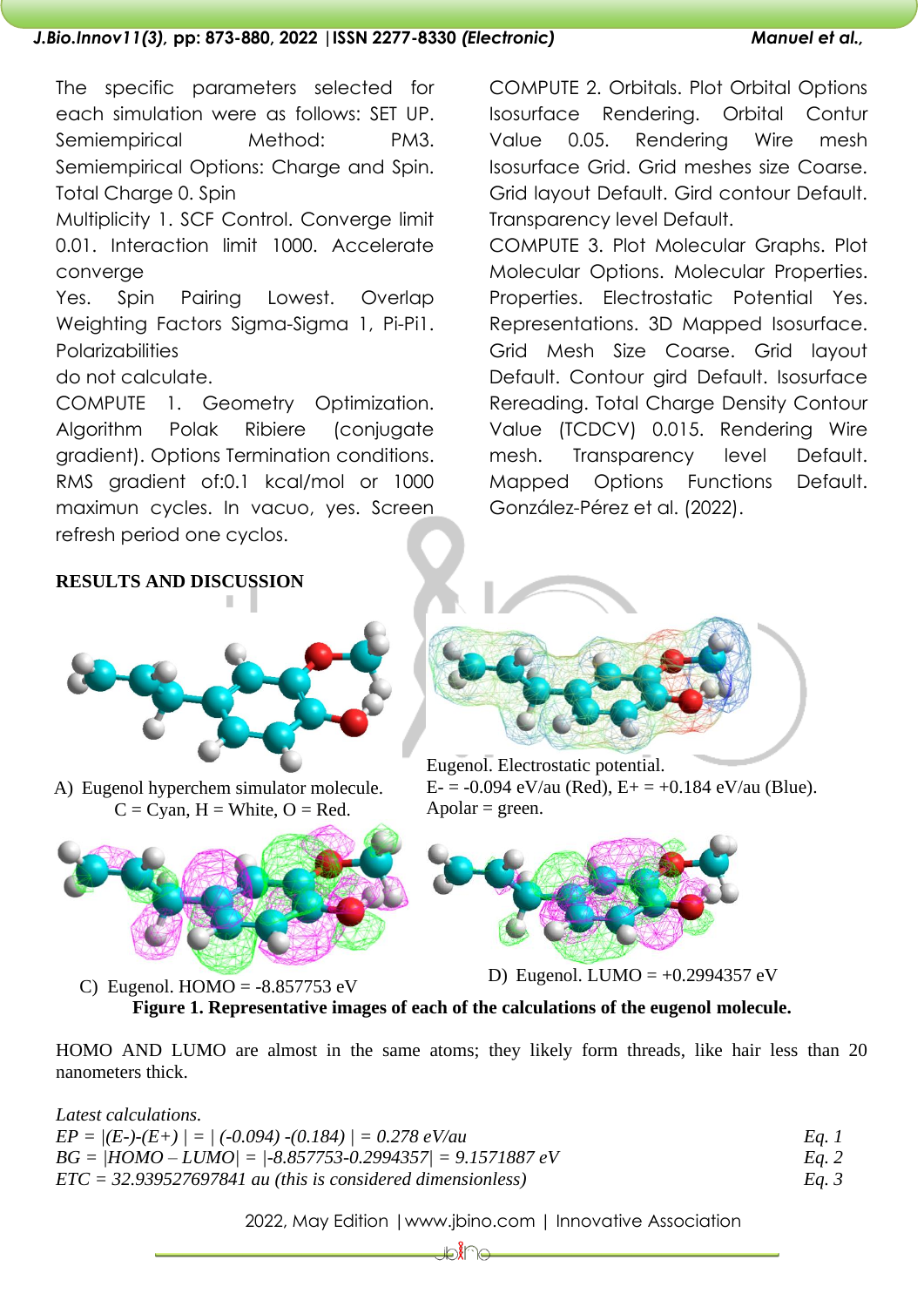*Where: EP = Electrostatic Potential. BG = Bandgap. ETC = Electron transfer coefficient.* And, au = atomic unit. González-Pérez M. (2017).

In Table 1, we can see that eugenol has the highest ETC of all competing substances; therefore, it is the most unstable substance of all. On the other hand, Guanine is observed as the most stable substance of all due to its lower ETC (bottom of the quantum well).

| $\overline{N}$ |                | Reducing   Oxidizing   HOMO   LUMO <sup> </sup> |          |          | <b>BG</b> | $E-$                   | $E+$ | EP | <b>ETC</b>                                                        |
|----------------|----------------|-------------------------------------------------|----------|----------|-----------|------------------------|------|----|-------------------------------------------------------------------|
|                | agent          | agent                                           |          |          |           |                        |      |    |                                                                   |
| 7              | Eugenol        | Eugenol                                         | $-8.858$ | 0.299    |           |                        |      |    | $\vert 9.157 \vert$ -0.094 $\vert 0.184 \vert 0.278 \vert 32.940$ |
| 6              | U1             | U <sub>1</sub>                                  | $-9.710$ | $-0.511$ |           |                        |      |    | $\vert 9.199 \vert$ -0.126 $\vert 0.171 \vert 0.297 \vert 30.973$ |
| 5 <sup>5</sup> | T              | T                                               | $-9.441$ | $-0.475$ |           |                        |      |    | $8.966$ -0.123 0.169 0.292 30.705                                 |
| $\overline{4}$ | A              | A                                               | $-8.654$ | $-0.213$ |           |                        |      |    | $\vert 8.441 \vert$ -0.140 $\vert 0.156 \vert 0.296 \vert 28.517$ |
| 3              | U <sub>2</sub> | U <sub>2</sub>                                  | $-9.910$ | $-0.415$ |           |                        |      |    | $\vert 9.495 \vert$ -0.147 $\vert 0.202 \vert 0.349 \vert 27.206$ |
| 2              | $\mathcal{C}$  | $\mathcal{C}$                                   | $-9.142$ | $-0.344$ |           | $8.798$ -0.174   0.161 |      |    | $0.335$ 26.263                                                    |
|                | G              | G                                               | $-8.537$ | $-0.206$ |           |                        |      |    | 8.331 -0.150 0.172 0.322 25.873                                   |

#### **Table 1. Individual calculations of ETC of pure substances.**

*The smallest ETC is the bottom of the quantum well.*

Table 2 summarizes the oxidationreduction interactions of eugenol vs. the nitrogenous bases.

I.

The most important observation from this table (quantum well) is that eugenol reduces to the hydroxylated tautomer (U2). According to the antioxidant theory, eugenol is an antioxidant agent of U2 and therefore antioxidizes RNA. This

interaction 5 in the table is in the first quartile of all oxidation-reduction interactions.

As shown in Table 2, the antioxidant character continues in the second quartile (interactions 8, 9, and 10). Quartiles 3 and 4 are of low probability and low chemical affinity.

|  |  | Table 2. Oxidation-reduction interactions between eugenol vs. nitrogenous bases. |  |  |  |
|--|--|----------------------------------------------------------------------------------|--|--|--|
|  |  |                                                                                  |  |  |  |

| N  | Reducing       | Oxidizing      | <b>HOMO</b> | <b>LUMO</b> | <b>BG</b> | $E-$     | $E+$  | EP    | <b>ETC</b> |  |
|----|----------------|----------------|-------------|-------------|-----------|----------|-------|-------|------------|--|
|    | agent          | agent          |             |             |           |          |       |       |            |  |
| 19 | U1             | Eugenol        | $-9.710$    | 0.299       | 10.009    | $-0.094$ | 0.171 | 0.265 | 37.771     |  |
| 18 | T              | Eugenol        | $-9.441$    | 0.299       | 9.740     | $-0.094$ | 0.169 | 0.263 | 37.036     |  |
| 17 | $\mathsf{C}$   | Eugenol        | $-9.142$    | 0.299       | 9.441     | $-0.094$ | 0.161 | 0.255 | 37.025     |  |
| 16 | A              | Eugenol        | $-8.654$    | 0.299       | 8.953     | $-0.094$ | 0.156 | 0.250 | 35.814     |  |
| 15 | Eugenol        | A              | $-8.858$    | $-0.213$    | 8.645     | $-0.094$ | 0.156 | 0.250 | 34.579     |  |
| 14 | U <sub>2</sub> | Eugenol        | $-9.910$    | 0.299       | 10.209    | $-0.094$ | 0.202 | 0.296 | 34.491     |  |
| 13 | Eugenol        | $\subset$      | $-8.858$    | $-0.344$    | 8.514     | $-0.094$ | 0.161 | 0.255 | 33.387     |  |
| 12 | G              | Eugenol        | $-8.537$    | 0.299       | 8.836     | $-0.094$ | 0.172 | 0.266 | 33.220     |  |
| 11 | Eugenol        | Eugenol        | $-8.858$    | 0.299       | 9.157     | $-0.094$ | 0.184 | 0.278 | 32.940     |  |
| 10 | Eugenol        | G              | $-8.858$    | $-0.206$    | 8.652     | $-0.094$ | 0.172 | 0.266 | 32.525     |  |
| 9  | Eugenol        | T              | $-8.858$    | $-0.475$    | 8.383     | $-0.094$ | 0.169 | 0.263 | 31.874     |  |
| 8  | Eugenol        | U <sub>1</sub> | $-8.858$    | $-0.511$    | 8.347     | $-0.094$ | 0.171 | 0.265 | 31.497     |  |
| 7  | U <sub>1</sub> | U <sub>1</sub> | $-9.710$    | $-0.511$    | 9.199     | $-0.126$ | 0.171 | 0.297 | 30.973     |  |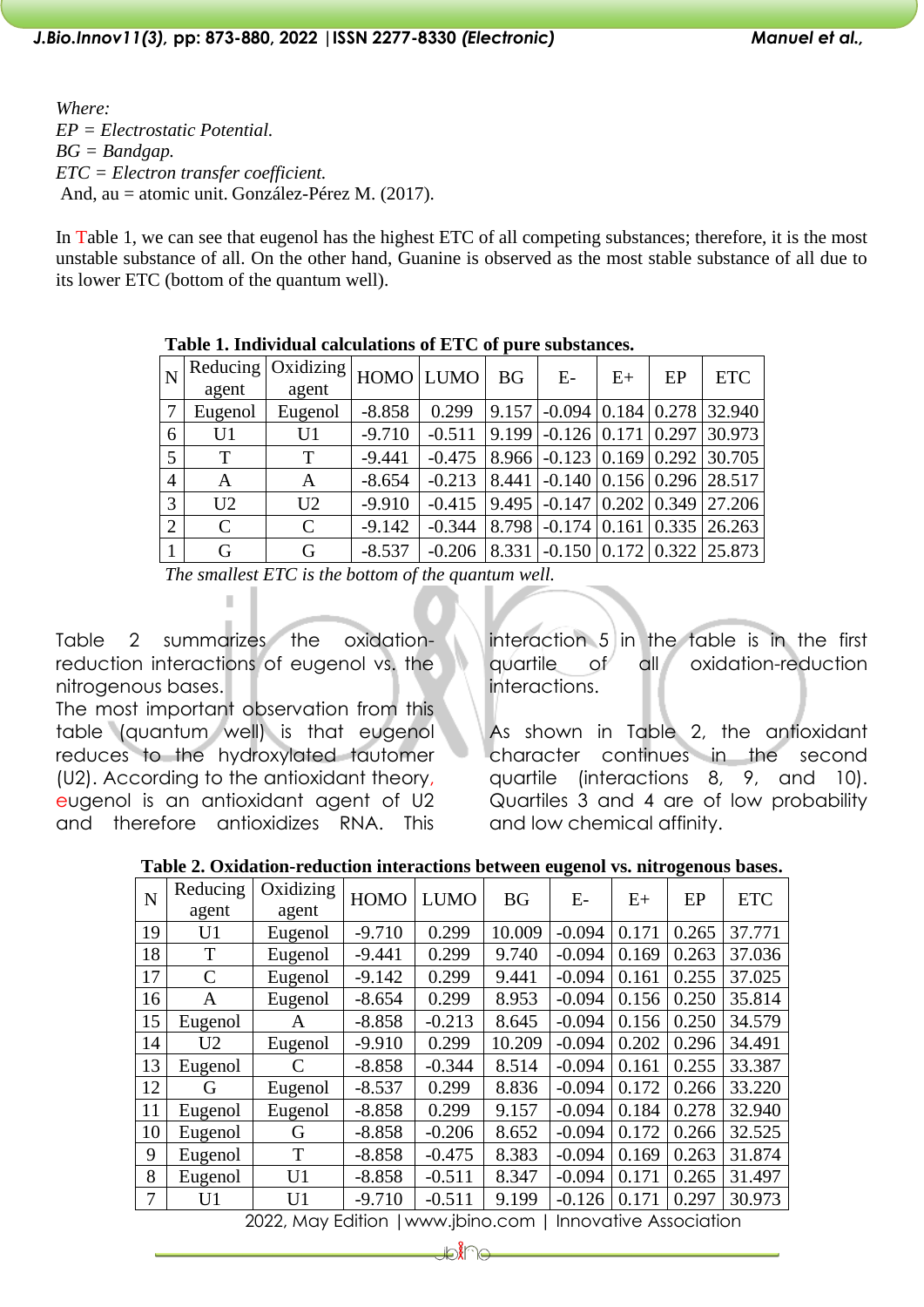## *J.Bio.Innov11(3),* **pp: 873-880, 2022 |ISSN 2277-8330** *(Electronic) Manuel et al.,*

| 6                      |                |                | $-9.441$ | $-0.475$ | 8.966 | $\vert$ -0.123 $\vert$ 0.169 $\vert$ 0.292 $\vert$ 30.705 |  |  |                                        |  |
|------------------------|----------------|----------------|----------|----------|-------|-----------------------------------------------------------|--|--|----------------------------------------|--|
| $5\overline{)}$        | Eugenol        | U <sub>2</sub> | $-8.858$ | $-0.415$ | 8.443 | $-0.094$                                                  |  |  | $\vert 0.202 \vert 0.296 \vert 28.523$ |  |
| $\overline{4}$         | А              | Α              | $-8.654$ | $-0.213$ | 8.441 |                                                           |  |  | $-0.140$   0.156   0.296   28.517      |  |
| 3                      | U <sub>2</sub> | U <sub>2</sub> | $-9.910$ | $-0.415$ | 9.495 | $-0.147$                                                  |  |  | $\vert 0.202 \vert 0.349 \vert 27.206$ |  |
| $\overline{2}$         | $\mathcal{C}$  | $\mathcal{C}$  | $-9.142$ | $-0.344$ | 8.798 | $-0.174$ 0.161                                            |  |  | $0.335$   26.263                       |  |
|                        | G              | G              | $-8.537$ | $-0.206$ | 8.331 |                                                           |  |  | $-0.150$   0.172   0.322   25.873      |  |
| Second quartile 32.117 |                |                |          |          |       |                                                           |  |  |                                        |  |

First quartile 29.614

Table 3 shows the interactions of all the combined bases with themselves and with eugenol. Interaction 26 is the first of eugenol. In this interaction, eugenol acts as an antioxidant agent of U2 in the second quartile. The other interactions have a very low probability and power to occur.

| $\overline{N}$ | Reducing        | Oxidizing                                         | <b>HOMO</b> | <b>LUMO</b> | <b>BG</b> | $E-$                | $E+$  | EP    | <b>ETC</b> |
|----------------|-----------------|---------------------------------------------------|-------------|-------------|-----------|---------------------|-------|-------|------------|
|                | agent           | agent                                             |             |             |           |                     |       |       |            |
| 55             | U1              | Eugenol                                           | $-9.710$    | 0.299       | 10.009    | $-0.094$ 0.171      |       | 0.265 | 37.771     |
|                |                 | 28 interactions are omitted due to lack of space. |             |             |           |                     |       |       |            |
| 27             | U <sub>2</sub>  | U1                                                | $-9.910$    | $-0.511$    | 9.399     | $-0.147$            | 0.171 | 0.318 | 29.558     |
| 26             | Eugenol         | U <sub>2</sub>                                    | $-8.858$    | $-0.415$    | 8.443     | $-0.094$            | 0.202 | 0.296 | 28.523     |
| 25             | $\mathbf{A}$    | $\mathbf{A}$                                      | $-8.654$    | $-0.213$    | 8.441     | $-0.140$            | 0.156 | 0.296 | 28.518     |
| 24             | $\mathbf{A}$    | $\mathbf{A}$                                      | $-8.654$    | $-0.213$    | 8.441     | $-0.140$            | 0.156 | 0.296 | 28.517     |
| 23             | U <sub>1</sub>  | U <sub>2</sub>                                    | $-9.710$    | $-0.415$    | 9.295     | $-0.126$            | 0.202 | 0.328 | 28.340     |
| 22             | T               | U <sub>2</sub>                                    | $-9.441$    | $-0.415$    | 9.026     | $-0.123 \mid 0.202$ |       | 0.325 | 27.773     |
| 21             | $\mathbf{A}$    | $\overline{C}$                                    | $-8.654$    | $-0.344$    | 8.310     | $-0.140$            | 0.161 | 0.301 | 27.610     |
| 20             | U <sub>2</sub>  | U <sub>2</sub>                                    | $-9.910$    | $-0.415$    | 9.495     | $-0.147$            | 0.202 | 0.349 | 27.208     |
| 19             | $\overline{U2}$ | U <sub>2</sub>                                    | $-9.910$    | $-0.415$    | 9.495     | $-0.147$            | 0.202 | 0.349 | 27.206     |
| 18             | G               | A                                                 | $-8.537$    | $-0.213$    | 8.324     | $-0.150$            | 0.156 | 0.306 | 27.202     |
| 17             | $\mathbf{A}$    | G                                                 | $-8.654$    | $-0.206$    | 8.448     | $-0.140$            | 0.172 | 0.312 | 27.078     |
| 16             | $\overline{C}$  | $\mathbf A$                                       | $-9.142$    | $-0.213$    | 8.929     | $-0.174$            | 0.156 | 0.330 | 27.058     |
| 15             | A               | $\mathbf T$                                       | $-8.654$    | $-0.475$    | 8.179     | $-0.140$            | 0.169 | 0.309 | 26.471     |
| 14             | G               | $\overline{C}$                                    | $-8.537$    | $-0.344$    | 8.193     | $-0.150$            | 0.161 | 0.311 | 26.345     |
| 13             | $\mathcal{C}$   | $\mathcal{C}$                                     | $-9.142$    | $-0.344$    | 8.798     | $-0.174$            | 0.161 | 0.335 | 26.265     |
| 12             | $\overline{C}$  | $\overline{C}$                                    | $-9.142$    | $-0.344$    | 8.798     | $-0.174$ 0.161      |       | 0.335 | 26.263     |
| 11             | $\overline{A}$  | U <sub>1</sub>                                    | $-8.654$    | $-0.511$    | 8.143     | $-0.140$            | 0.171 | 0.311 | 26.185     |
| 10             | G               | G                                                 | $-8.537$    | $-0.206$    | 8.331     | $-0.150$            | 0.172 | 0.322 | 25.873     |
| 9              | G               | G                                                 | $-8.537$    | $-0.206$    | 8.331     | $-0.150$            | 0.172 | 0.322 | 25.872     |
| 8              | $\mathcal{C}$   | G                                                 | $-9.142$    | $-0.206$    | 8.936     | $-0.174$            | 0.172 | 0.346 | 25.827     |
| $\overline{7}$ | G               | T                                                 | $-8.537$    | $-0.475$    | 8.062     | $-0.150$            | 0.169 | 0.319 | 25.273     |
| 6              | $\overline{C}$  | T                                                 | $-9.142$    | $-0.475$    | 8.667     | $-0.174$            | 0.169 | 0.343 | 25.270     |
| 5              | $\overline{C}$  | U <sub>1</sub>                                    | $-9.142$    | $-0.511$    | 8.631     | $-0.174$            | 0.171 | 0.345 | 25.019     |
| $\overline{4}$ | G               | U1                                                | $-8.537$    | $-0.511$    | 8.026     | $-0.150$            | 0.171 | 0.321 | 25.003     |
| 3              | $\mathbf A$     | U <sub>2</sub>                                    | $-8.654$    | $-0.415$    | 8.239     | $-0.140$            | 0.202 | 0.342 | 24.092     |
| $\overline{2}$ | $\overline{C}$  | U <sub>2</sub>                                    | $-9.142$    | $-0.415$    | 8.727     | $-0.174$            | 0.202 | 0.376 | 23.212     |
| $\mathbf{1}$   | G               | U2                                                | $-8.537$    | $-0.415$    | 8.122     | $-0.150$            | 0.202 | 0.352 | 23.074     |
|                |                 |                                                   |             |             |           |                     |       |       |            |

## **Table 3. ETCs quantum soup. All against all interactions.**

Second quartile 29.633

First quartile 26.408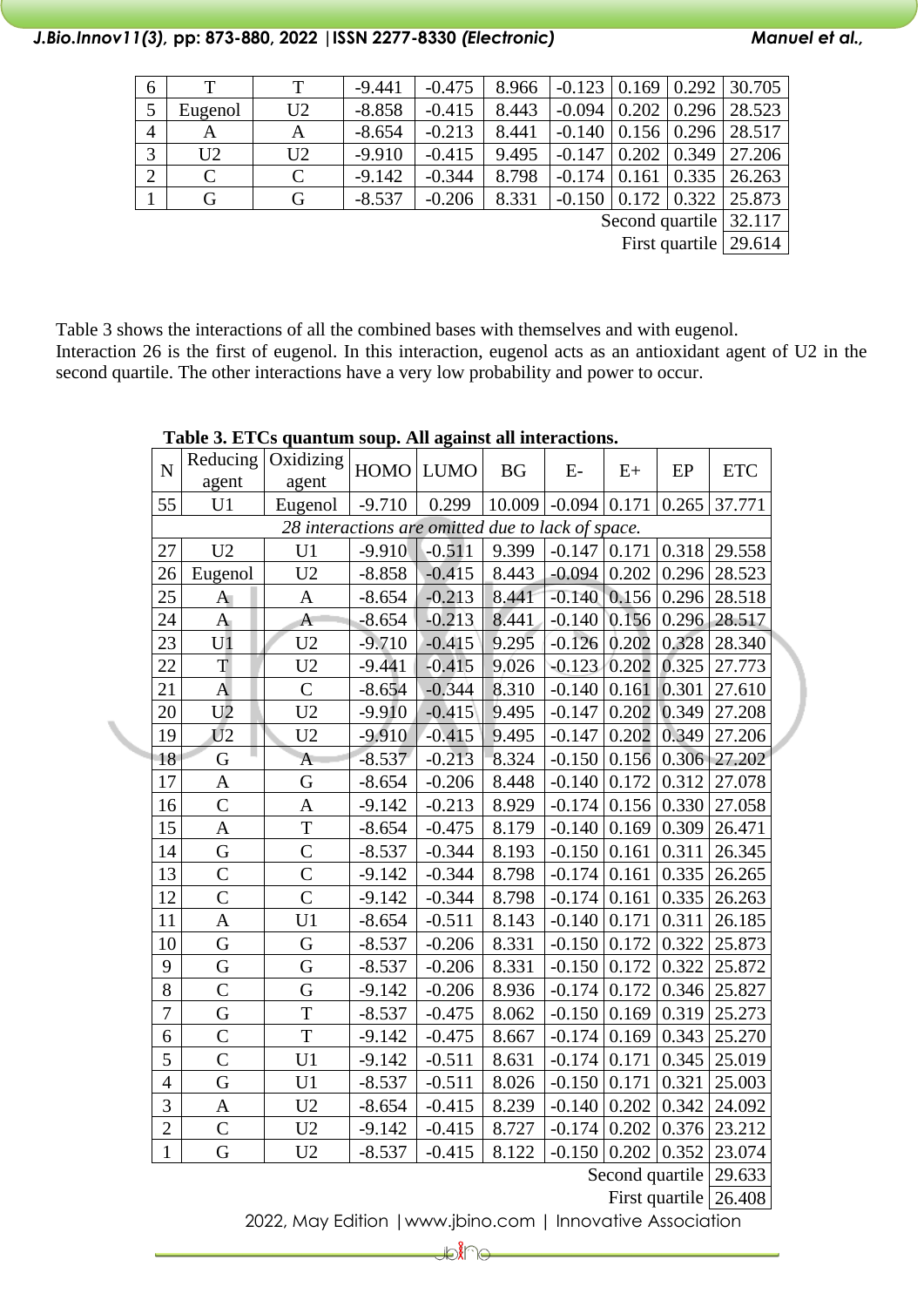Table 4 shows the ETCs of the nitrogenous base interactions allowed by nature. These interactions form both DNA and RNA.

Interaction number 26, eugenol-U2 in Table 3 shows an ETC =  $28.523$ . It is observed outside the range (above) of the natural interactions (Table 4). This observation follows that eugenol is not mutagenic since it does not compete with natural interactions. If it were to compete, its behavior would be RNA antioxidant.

The U1 tautomer does not compete since its lowest ETC is 37.771 (totally outside the range of the ETCs in Table 4).

|                | agent | Reducing   Oxidizing  <br>agent | HOMO LUMO BG |                                                      |       | $E-$    | E+                              | EP | <b>ETC</b> | <b>Nucleic</b><br>acid                                          |
|----------------|-------|---------------------------------|--------------|------------------------------------------------------|-------|---------|---------------------------------|----|------------|-----------------------------------------------------------------|
| $\overline{4}$ |       | $\mathbf{T}$                    | $-8.654$     | $-0.475$   8.180   $-0.14$   0.169   0.309   26.471  |       |         |                                 |    |            | <b>DNA</b>                                                      |
| $\mathbf{z}$   |       | U1                              | $-8.654$     | $-0.511$                                             | 8.144 | $-0.14$ | $\vert 0.171 \vert 0.311 \vert$ |    | 26.185     | <b>RNA</b>                                                      |
|                |       | G                               | $-9.142$     |                                                      |       |         |                                 |    |            | $-0.206$   8.936   $-0.174$   0.172   0.346   25.827   DNA, RNA |
|                |       | U <sub>2</sub>                  | $-8.654$     | $-0.415$   8.239   $-0.140$   0.202   0.342   24.092 |       |         |                                 |    |            | <b>RNA</b>                                                      |

## **Table 4. ETCs allowed by nature. Includes the tautomers of uracil**.

## **CONCLUSIONS**

Objective.

Analyze the quantum chemical interactions of Eugenol vs. Nitrogenous bases of the nucleic acids RNA and DNA.

## Hypothesis.

In this investigation, we wanted to demonstrate that "Eugenol is not mutagenic."

# Thesis.

Eugenol's interactions with nitrogenous bases do not have the appropriate probability or affinity to cause mutation in either DNA or RNA.

In the event of random mutagenic interaction, the most probable (probability almost 0) would be number 26, Table 3—eugenol functions as a reducing agent (antioxidant) for RNA in this interaction.

Corollary or arguments of the thesis. To arrive at this thesis, we find that:

- 1. As a pure substance, Eugenol is very unstable (Table 1. Interaction 7).
- 2. Eugenol works as a reducing agent (antioxidant) of U2 (Table 2, interaction 5, first quartile, and Table 3, interaction 26, second quartile).
- 3. Eugenol goes from the first quartile in oxidation-reduction interactions to the second quartile in the quantum soup (all against all).
- 4. Quantum soup refers to the combination of nitrogenous bases in nucleic acids.
- 5. It is work we interpreted as probability almost 0 of the interaction of Eugenol with U2 as a reducing agent (antioxidant).
- 6. This probability (point 5) refers to the ETC value outside the range of ETCs allowed by nature (Table 4).

# **REFERENCES**

Adhikari, K., Khanikor, B., & Sarma, R. (2022). Persistent susceptibility of Aedes aegypti to eugenol. Scientific reports, 12(1):1-11.